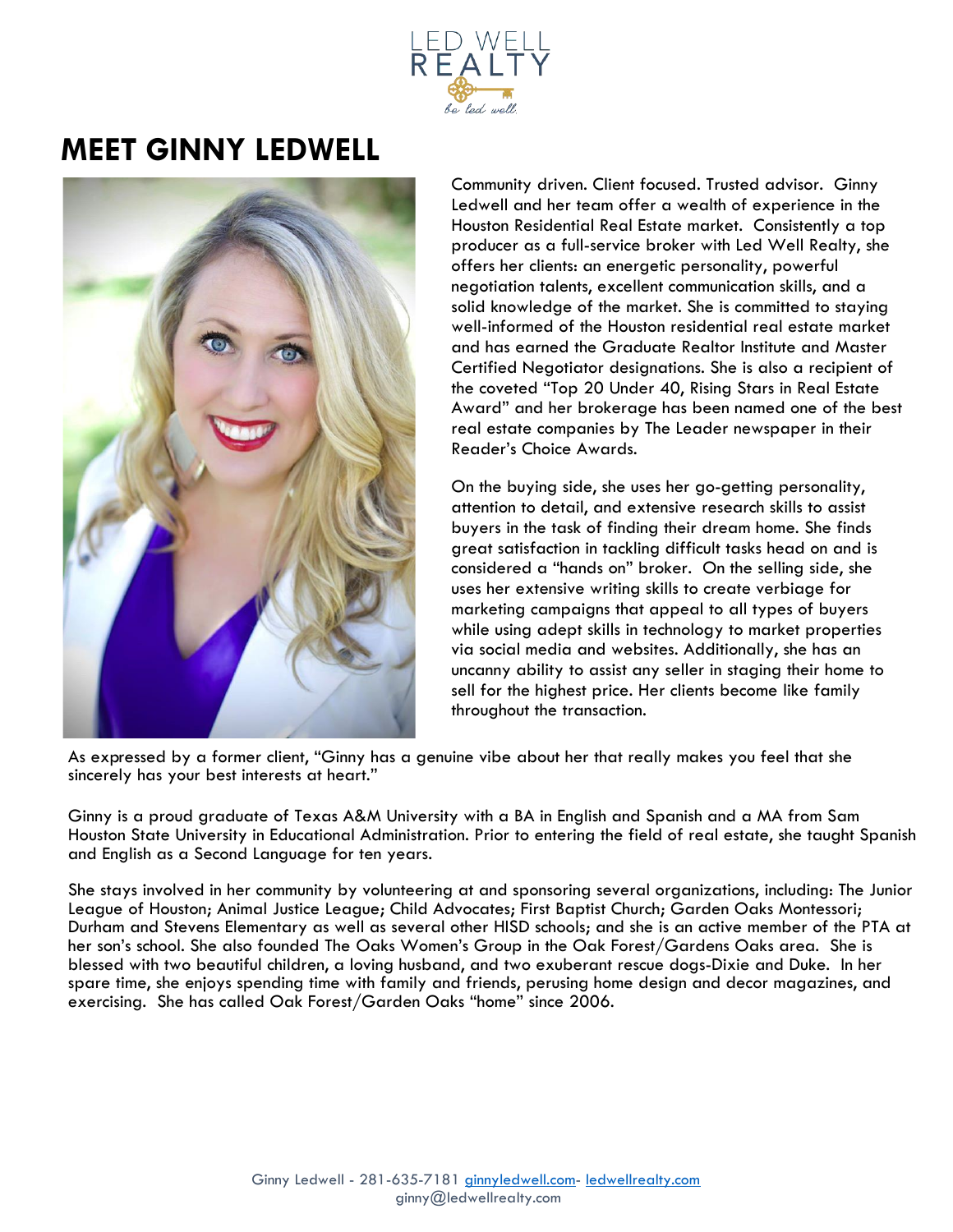

## **Listing Services**

- GORGEOUS full MLS Listing with PROFESSIONAL photos and clearly written verbiage. Take a look at these examples. [Remodeled Oak Forest Ranch](https://www.har.com/s/7eb9C5544F38) [Remodeled Oak Forest Ranch](https://www.har.com/s/5DE6FA6E605b3F7) [Single Family in Garden Oaks](https://www.har.com/s/41386740af6) [Oak Forest Ranch](https://www.har.com/s/805Af8e08861F5) [High End Oak Forest New Construction](https://www.har.com/s/0d03410bc9) [High End Heights Homes](https://www.har.com/homedetail/624-e-19th-st-houston-tx-77008/9414514) [Single Family Townhome in the Heights](https://www.har.com/s/b2CA79e8697973b) • [Dusk Photography](https://www.dropbox.com/s/nx3odq3gwgcjm2o/Dusk%20Photo%20Collab.jpg?dl=0)
- ["Tell Everyone"](https://www.dropbox.com/s/4er37pbv312uhow/Postcard.pdf?dl=0) postcards. I send postcards to my database and your neighbors
- Targeted Social Media Campaigns on Facebook, Linked In, Instagram, Twitter, You Tube, and Pinterest
	- o These run continuously for the listing and for the week up to the Open House
	- o Videos and Picture Posts
	- o [Open House Social Media](https://www.dropbox.com/s/inb5udcx7u8kdyw/Video%20for%20First%20Open%20House.MOV?dl=0)
	- o [Instagram Video](https://www.dropbox.com/s/qwliblh8wzoq7c4/Example%20of%20Instagram%20Video.mp4?dl=0)
	- o [Teaser Videos](https://www.dropbox.com/s/jqi2bxfauzj482x/Instagram%20Video%20from%20Spark%20.mp4?dl=0)
	- o [Open House Instagram](https://www.dropbox.com/s/vfvqjypye07ygwg/Instagram%20with%20Words.jpg?dl=0)
	- o [Facebook](https://www.dropbox.com/s/eeilpagbbpvcsou/Instagram%20with%20Words%20%281%29.jpg?dl=0)
	- o [Facebook Sponsored Posts](https://www.dropbox.com/s/zmvl6p2f43t9ddb/Facebook%20Sponsored%20Post%20Collab.jpg?dl=0)
	- o [Video](https://www.dropbox.com/s/82gtafa0krjvp4y/4016%20Alba.mp4?dl=0)
	- o [Sold Video](https://www.dropbox.com/s/wmuhlzunfwg8k69/1822%20Memories.MOV?dl=0)
- Floor plan model drawings [3D Floor](https://www.dropbox.com/s/ycljtx9vhqm6e85/3D%20Floorplans.png?dl=0) Plan [Floor Plan](https://www.ledwellrealty.com/buyers-sellers-services?lightbox=dataItem-js9hln9p__item-j9wkqyib)
- [Professional Video/](https://youtu.be/rKTaNtjudzI)3D Tour\*
- [Virtual Staging\\*](https://www.dropbox.com/s/5lxpm4irwih3fqx/VIrtual%20Staging%20Collab.jpg?dl=0)
- [Professional Staging\\*](https://www.har.com/s/da5E64452)\*
- **Renderings [Pool Render,](https://www.dropbox.com/s/akg8hc3q63t658b/IMG_6445.JPG?dl=0) [Home Update Render](https://www.dropbox.com/s/yoayibzfif1a0ev/Render.jpg?dl=0)**
- [Site Specific Post Hung Sign](https://www.dropbox.com/s/f2ofn5fby39xl86/Site%20Specific%20SIgn.jpg?dl=0) Sign in yard that highlights specific parts of the home with professional photos
- Complete Home Make Ready\* [Full Make Ready,](https://youtu.be/_dG2IvsNObk) [Make Ready Before and After](https://www.dropbox.com/s/plv2qlapm419rn6/Make%20Ready%20Before%20and%20After.jpg?dl=0)
- Design Services including paint, staging and any other updates that are needed to ensure we get top dollar for your home.
- Open Houses [Coffee Truck Open House,](https://youtu.be/UKFTjno7Dqc?t=5) [Ice Cream Stand Open House](https://www.dropbox.com/s/1vewchgoq4x0b6a/Ice%20Cream%20Stand%20Open%20House.png?dl=0)
- [Broker Opens](https://www.dropbox.com/s/hss35cmpmga2bic/Broker%20Open%20.png?dl=0)
- Professional Glossy Brochures
- Centralized Showing Service coordination
- Blue tooth enabled SUPRA lockbox that is ONLY accessible by other licensed REALTORS and brokers.
- A dedicated property website
- Dedicated landing pages
- [Listing Specific Maps and Photos Highlighting Location](https://www.dropbox.com/s/9ztil6gufmltc4g/Listing%20Specific%20Maps%2C%20Photos%2C%20Pictures%20Highlighting%20Location.jpg?dl=0)